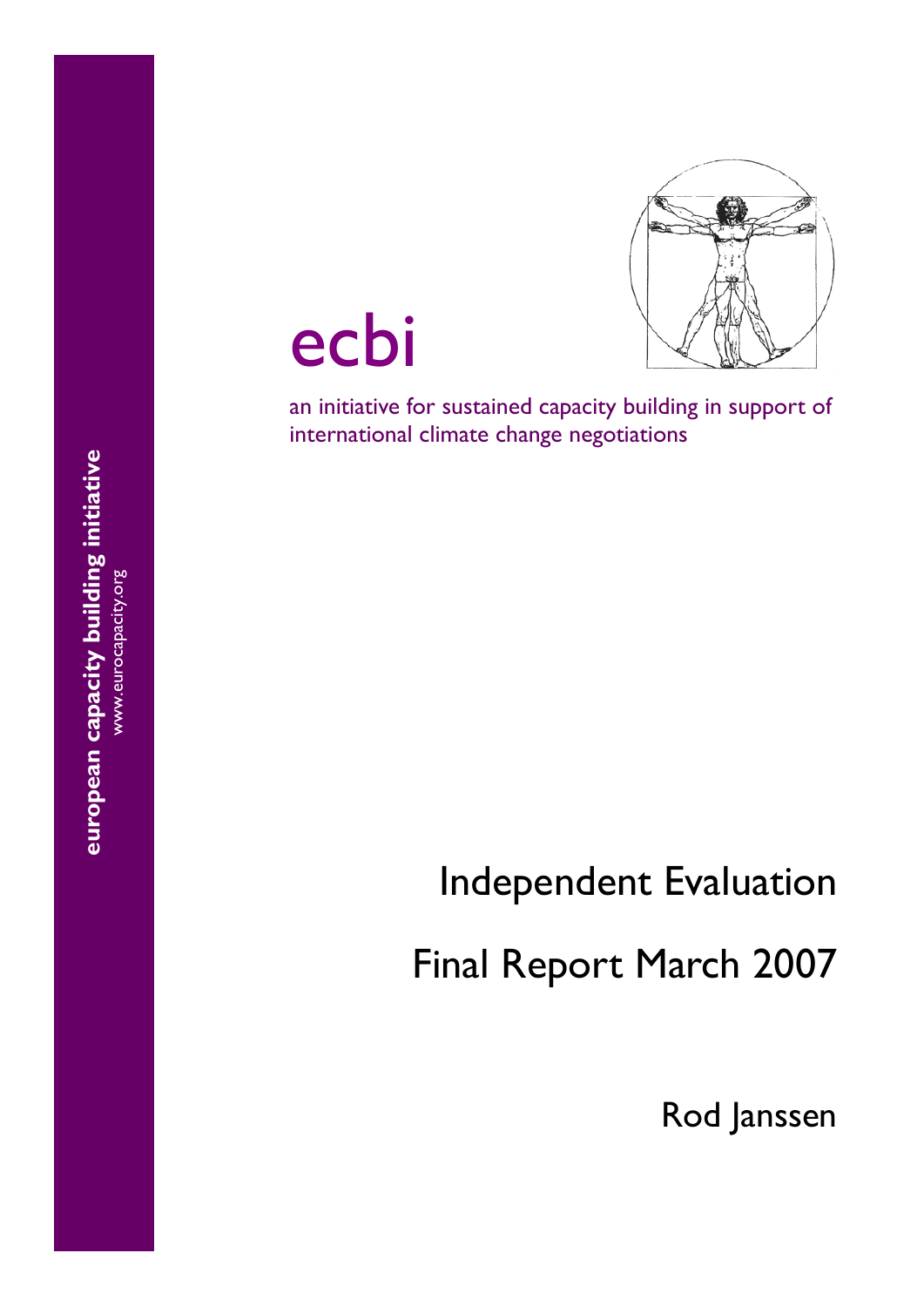# To the ecbi Steering Committee

The following is my evaluation of the ecbi as is required under your statutes to be undertaken regularly. The evaluation follows the approach used by GTZ and agreed upon for this evaluation.

I would like to thank everyone who helped me during this evaluation. The review period lasted from August 2006 to February 2007 when I presented my draft report at the ecbi Phase II strategy meeting held at Oxford. The level of cooperation and openness from Fellows, junior negotiators, other Fellowship and workshop participants and donors was heartening.

I want to thank the entire ecbi team for all the help they have given me. Dr Benito Müller, Dr Saleem Huq, Dr Tom Downing and Ms. Izabela Ratajczak went out of their way to provide me with everything I asked for.

Rod Janssen Energy and Environment Consultant London, UK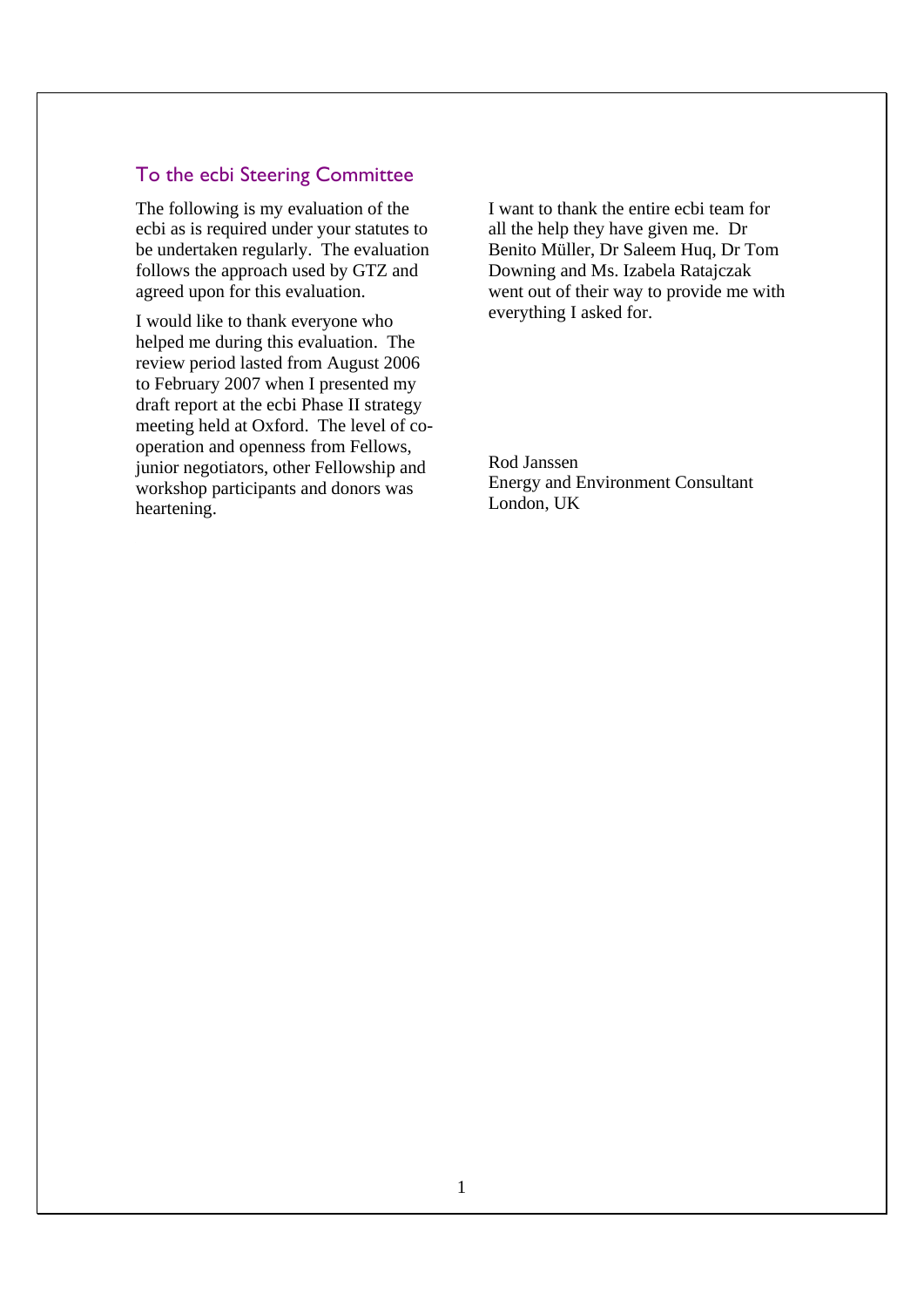# **Table of Contents**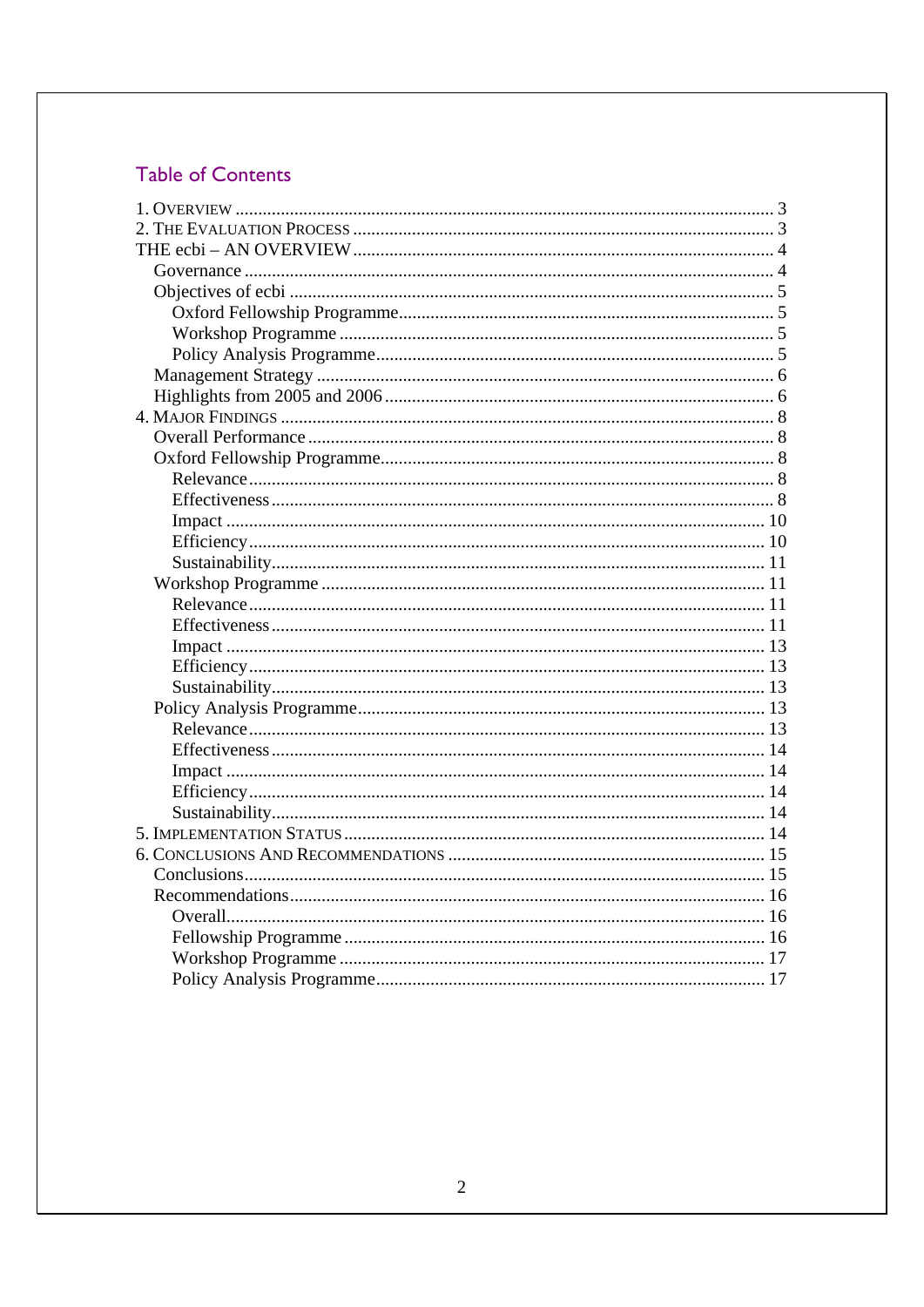# 1. OVERVIEW

The European Capacity Building Initiative (ecbi) was launched in May 2005 during the 22nd Meeting of the UNFCCC Subsidiary Bodies (SB) in Bonn. It consists of three main components, one of which had been operating prior to the official launch. The three components are: the Oxford Fellowship programme, the Workshop Programme and the Policy Analysis Programme. Each of these components is operated by a separate organisation (called Lead Member Institutions).

The overall objective of ecbi is to overcome the lack of a level playing field between many delegations at climate change negotiations that includes mutual misunderstanding and a lack of trust. These are oriented both North-South and South-South. ecbi is designed to address those concerns.

The ecbi is judged to be a very good, effective programme. ecbi is a relatively small, niche programme. Participants are not your normal ones in standard

training and capacity building programmes. Very seldom do senior negotiators get to interact in such a manner. Seldom are junior negotiators treated as important fixtures in the negotiating process. This positions ecbi very well. Given that, there is a responsibility to ensure that the current and new generations of negotiators are given every tool and every opportunity to really make a difference to their country, their region and the developing world. And in doing so, they will make a very important global contribution.

The weak link in ecbi is the policy analysis programme that never really got started due to a lack of funding. This is important to rectify since it is the potential engine for creating the dynamism in the other two programmes. Even with a weaker policy analysis programme, ecbi still performs well, but could still be better if there were good balance between the three components.

# 2. THE EVALUATION PROCESS

A set of issues to use for guidance in the review and for use in the discussions with interviewees was prepared (see Annex). The evaluation consists of indepth formal and informal discussions with a range of participants, from Fellows to junior negotiators, from EU negotiators to donors, and from experts in climate change who have no specific contact with ecbi to resource people to ecbi. There were several discussions with the Director and other Programme Heads. There was a review of reports,

Fellowship and workshop presentations, the website and its wealth of information. There was a review of many of the evaluation sheets prepared by various participants to ecbi events. There was direct contact by phone or email on specific questions to many people.

The evaluation started in August 2006 by attending part of the Oxford Fellowship, specifically the Oxford Seminar where EU negotiators come together with the Fellows. This gave a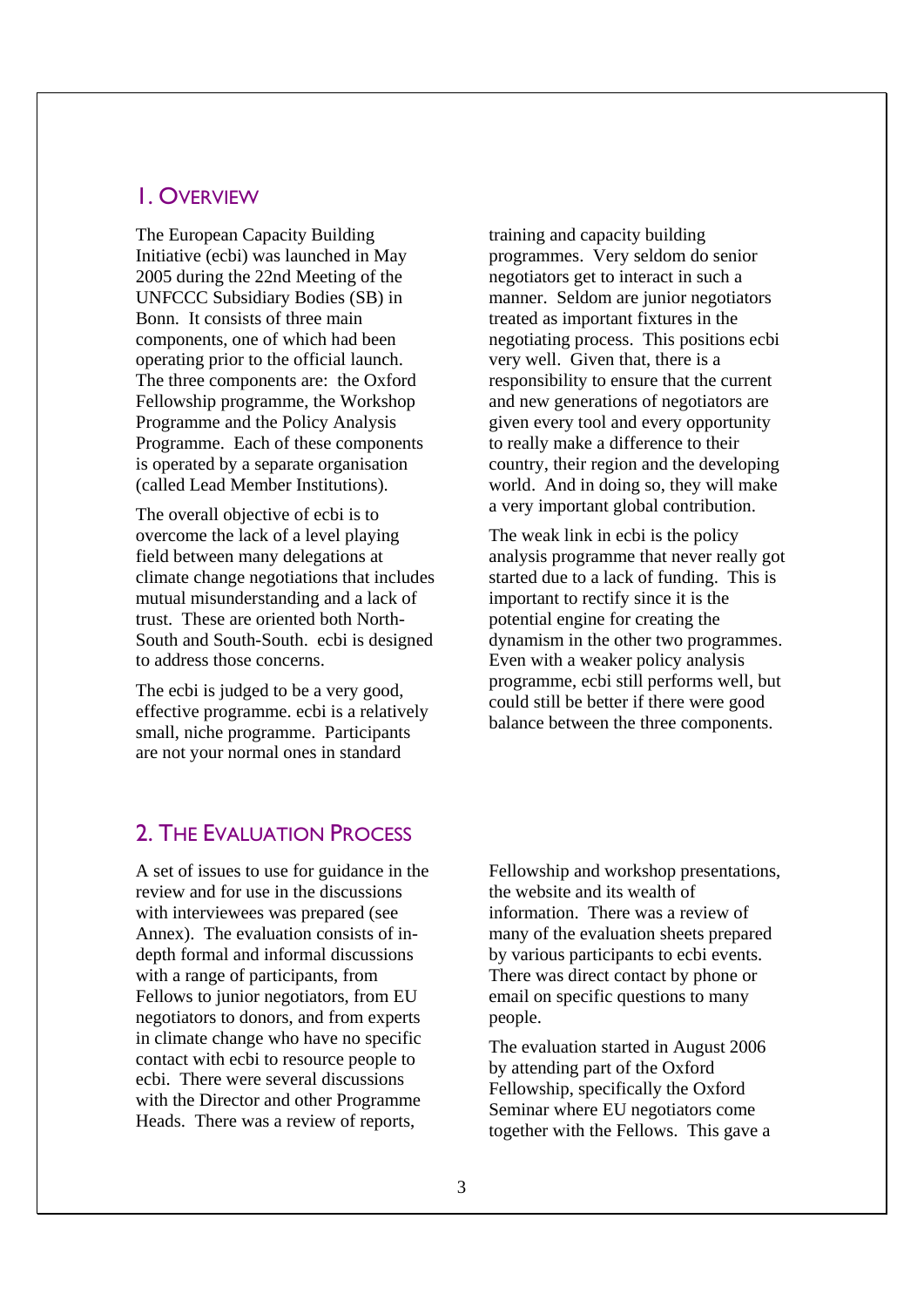good opportunity to see some of the ongoing activity and to get a good sense of how trust-building was occurring. This was followed by meeting several participants at COP12. Unfortunately,

there were no resources to attend any of the regional workshop and, because of scheduling difficulties, it was impossible to attend the pre-COP workshop, the side event or the ecbi dinner at Nairobi

# 3. THE ECBI

The ecbi was launched in May 2005 during the  $22<sup>nd</sup>$  Meeting of the UNFCCC Subsidiary Bodies (SB) in Bonn. It consists of three main components, one of which had been operating prior to the official launch. The three components are: the Oxford Fellowship programme, the Workshop Programme and the Policy Analysis Programme. Each of these components is operated by a separate organisation (called Lead Member Institutions). The three are: Oxford Climate Policy for the Oxford Fellowships (OCP)<sup>i</sup>; International Institute for Environment and Development (IIED) for workshops; and Stockholm Environment Institute (SEI) for policy analysis.

The name *European Capacity Building Initiative* has no legal standing, being instead an umbrella for linking the programme components and participating organisations together.

## **Governance**

The ecbi has a governing structure outlined in its ecbi Handbook from May 2005. The following provides the basic governance framework.

For the Internal Management, there is an **Executive Committee (EC)**, chosen by the Lead Member Institutions of the ecbi and with the Director and Programme Heads as *ex officio* members. This Committee is responsible for the

administrative and financial management. The **Director** is furthermore responsible for managing the common, ecbi-level activities. There are **Programme Heads** who are not involved in day-to-day running of the activities but who "guide and integrate them at the 'strategic' level" and who are members of the Executive Committee. There are also: a Project/Activity Leader responsible for project quality and implementing the guidance of the EC; and Project/Activity Managers (who manage the individual components of ecbi).

For the External Management, there are three main components. First, there is the **Annual General Meeting** that is designed to provide feedback and strategic guidance to the EC. Attendees include representatives of Partner Agencies, of institutional Members or individual members. The AGM is cochaired by the two co-Chairs of the Steering Committee. The **Steering Committee (SC)** provides external guidance to ecbi activities and, essentially, is designed to ensure that ecbi activities are 'country driven<sup>ii</sup>.' The SC is also responsible for ensuring external monitoring and evaluation (such as this current evaluation.) The SC has 2-4 ordinary members, besides the two co-Chairs. The SC meets annually, preferably during the UNFCCC Subsidiary Body meetings in Bonn. The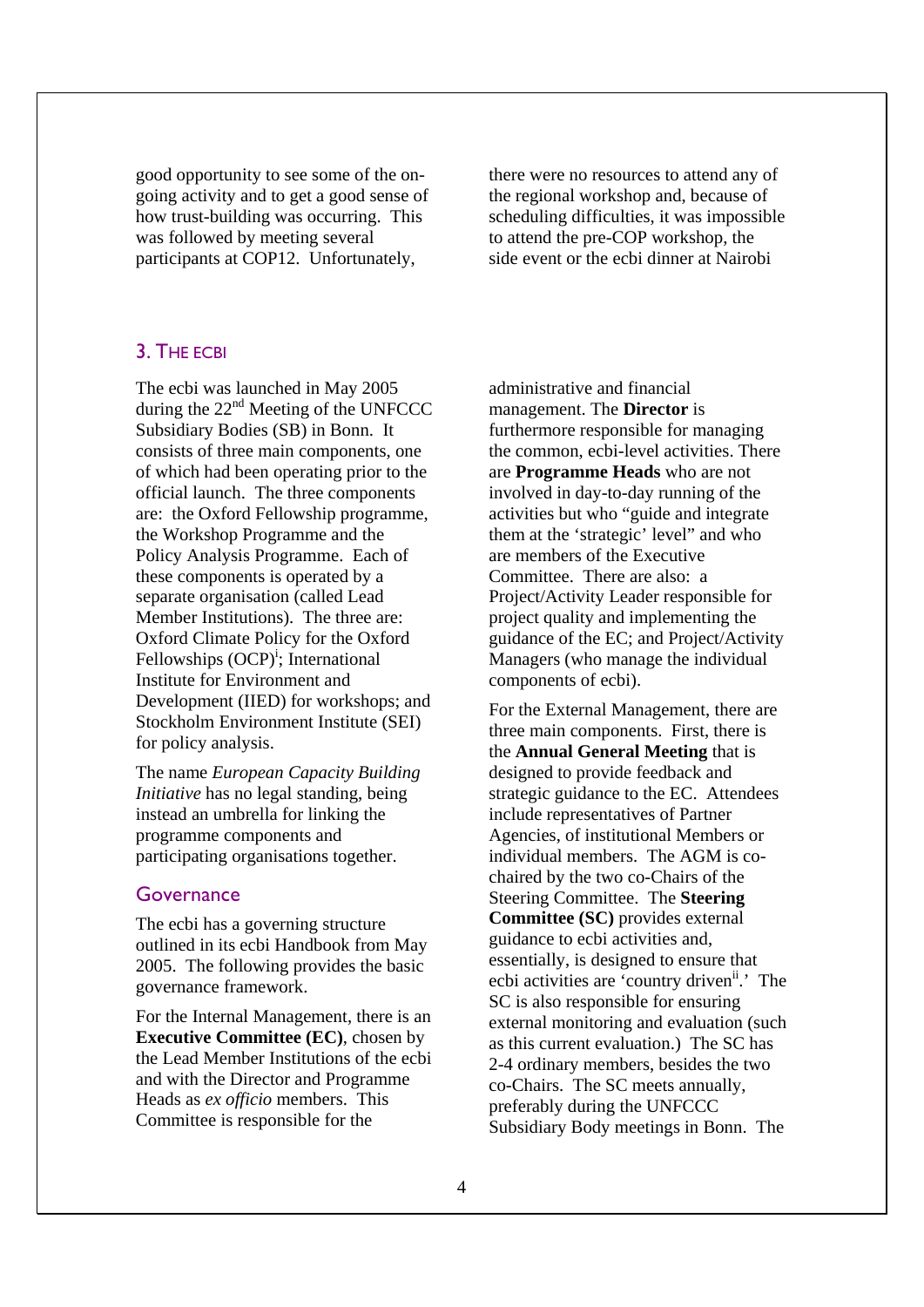ecbi Director provides operational support to the two co-chairs.

# Objectives of ecbi

The overall objective of ecbi is to overcome the lack of a level playing field between many delegations at climate change negotiations that includes mutual misunderstanding and a lack of trust. These are oriented both North-South and South-South. ecbi is designed to address those concerns.

It is instructive to review the objectives of the three elements of ecbi as they currently stand<sup>iii</sup>.

## Oxford Fellowship Programme

Its primary purpose is to build trust and exchange procedural and institutional knowledge both among the Fellows ('South-South trust building'), and between them and their European colleagues ('North-South trust building').

The North-South element of this trustbuilding effort is carried out through Country Visits to some of the participating European Partner agencies and an Oxford Seminar in the home of the Fellowships. Both activities bring together developing country Fellows and their European counterparts in a structured framework that helps to establish working relationships outside the often guarded context of the official negotiations.

To maintain the momentum of these trust-building activities, the Fellowship Programme, funding permitting, also envisages an annual one-day Bonn Seminar during the intersessional Subsidiary Bodies meetings in Bonn/Germany (held in May of each year).

## Workshop Programme

The main purpose of the pre-COP Workshops is to support selected (junior) negotiators from LDCs in gaining a better understanding of the issues discussed at the COPs, and to build their negotiating skills through role-playing and practice sessions. While not intended to prepare negotiating positions – the prerogative of the countries themselves – the pre-COP workshops aim to help build the skills and capacities to negotiate more effectively. Over time, it is expected that the Workshops will assist LDC negotiators in building expertise over and beyond issues specific to LDCs, enabling them to divide negotiating tasks among the group, rather than all of them following the same negotiating track.

The overall aim of Regional Workshops is threefold:

- To discuss upcoming negotiation issues of regional importance, with a view to facilitating negotiation positions for the subsequent UNFCCC Sessions.
- To introduce the participants from the mainstream ministries to the climate change problem, with particular focus on its regional aspects.
- To facilitate networking, especially between the climate change negotiators and their mainstream colleagues.

## Policy Analysis Programme

The ecbi's Policy Analysis Programme is to support and enhance analytic capacity in a number of participating developing countries, mainly through training by, and collaboration with domestic and European experts. The qualitative and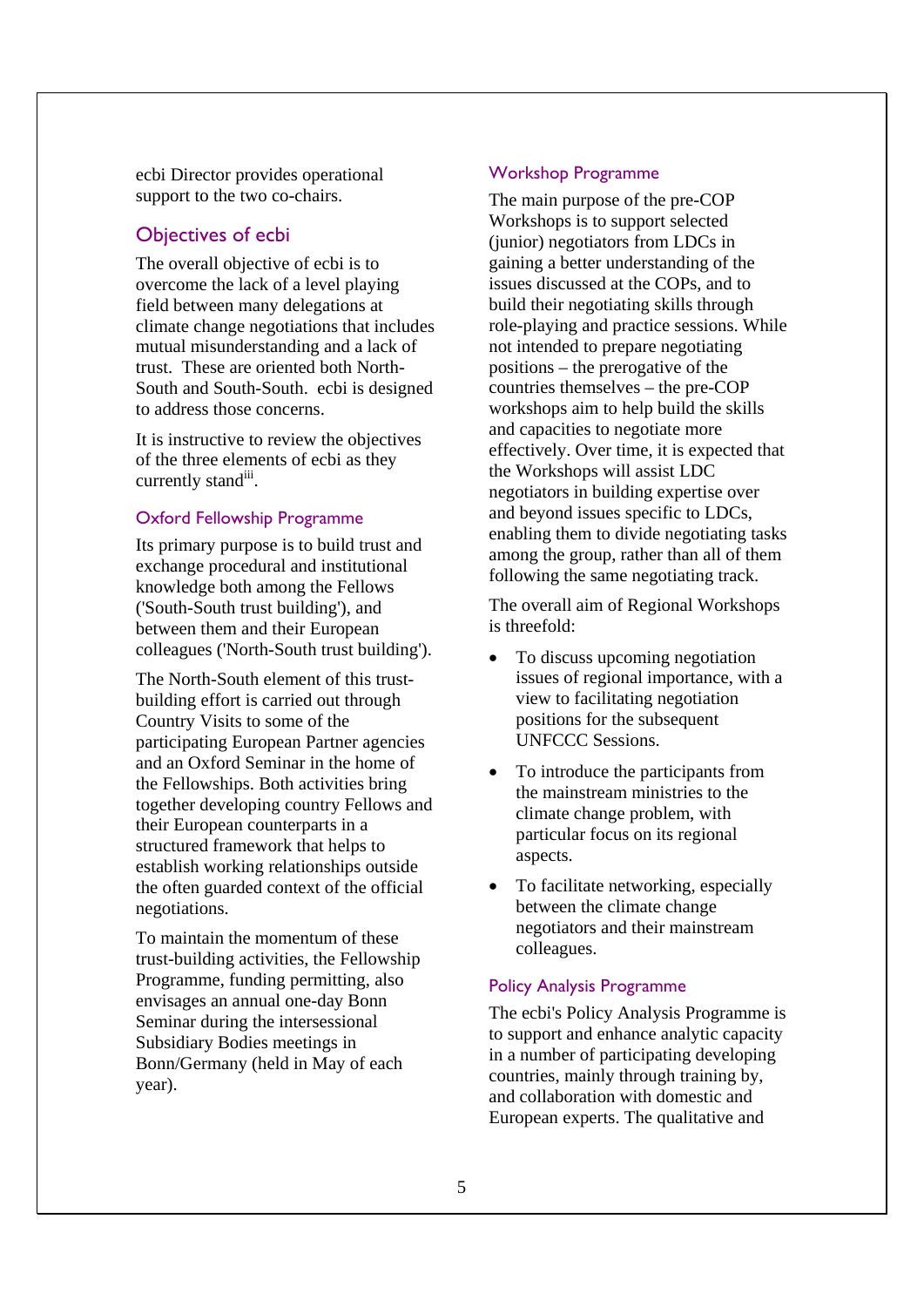quantitative analysis of burdens and benefits associated with climate change policies, of climate change impacts, and of adaptation strategies is not only a prerequisite of informed decision making; it is also essential in articulating, explaining and advocating a country's position in the negotiations. And the same holds true for formulation of common positions within country coalitions.

The ecbi accordingly plans to provide the funds and the framework for ecbi Policy Analysts at its developing country member institutes and at other collaborating developing country research and policy analysis institutions.

Under its core version, the Policy Analysis Programme will carry out a number of different project strands or 'modules', each requested by the developing country participants, either in the Fellowships or the activities of the Workshop Programme.

# Management Strategy

The ecbi Handbook states that there are three principal management aims:

- To ensure that the ecbi activities are genuinely 'country driven', i.e. that their substance reflects the demands of the developing country partners;
- To ensure a genuine 'integration' of these activities; and
- To ensure the highest standards for the ecbi activities.

## Highlights from 2005 and 2006

In the first two years, there have been two Oxford Fellowships held. There were 11 Fellowships in 2005 and a further 11 in 2006. EU negotiators also attended a segment of the programme each year and the programme also

included visits to London, Stockholm and Paris<sup>iv</sup>.

In May 2006, the Oxford Fellowship Programme organised two trust-building activities during the intersessional meeting of the UNFCCC Subsidiary Bodies in Bonn, Germany: the Bonn Seminar and the Senior Bursaries 2006. The format of the seminar was similar to the Oxford Seminar component of the Oxford Fellowship, giving European ecbi Partners an opportunity to engage with past ecbi Fellows and with potential candidates for the 2006 Fellowships held later in the year. There was a senior bursary scheme for some senior delegates to attend the whole of the Subsidiary Bodies session.

There have been two pre-COP and Junior Bursary workshops in those two years, although they followed on from pre-COP workshops organised solely by IIED prior to the formation of ecbi. Those workshops had 30 attendees in 2005 and 28 in 2006. The bursary component funds several junior delegates to attend the workshop and the COP.

There were two regional workshops in 2005: in Asia (74 attendees) and East and Southern Africa (23 attendees). In 2006 there were three workshops: in Asia (18 attendees), East and Southern Africa (25 attendees) and in West Africa (35 attendees, and the workshop was in French).

There were two studies undertaken under the policy analysis programme: experience with CDM in Southeast Asia and learning lessons from the National Adaptation Programmes of Actions (NAPAs).

ecbi organised a side-event at COP 12. It had presentations on all three elements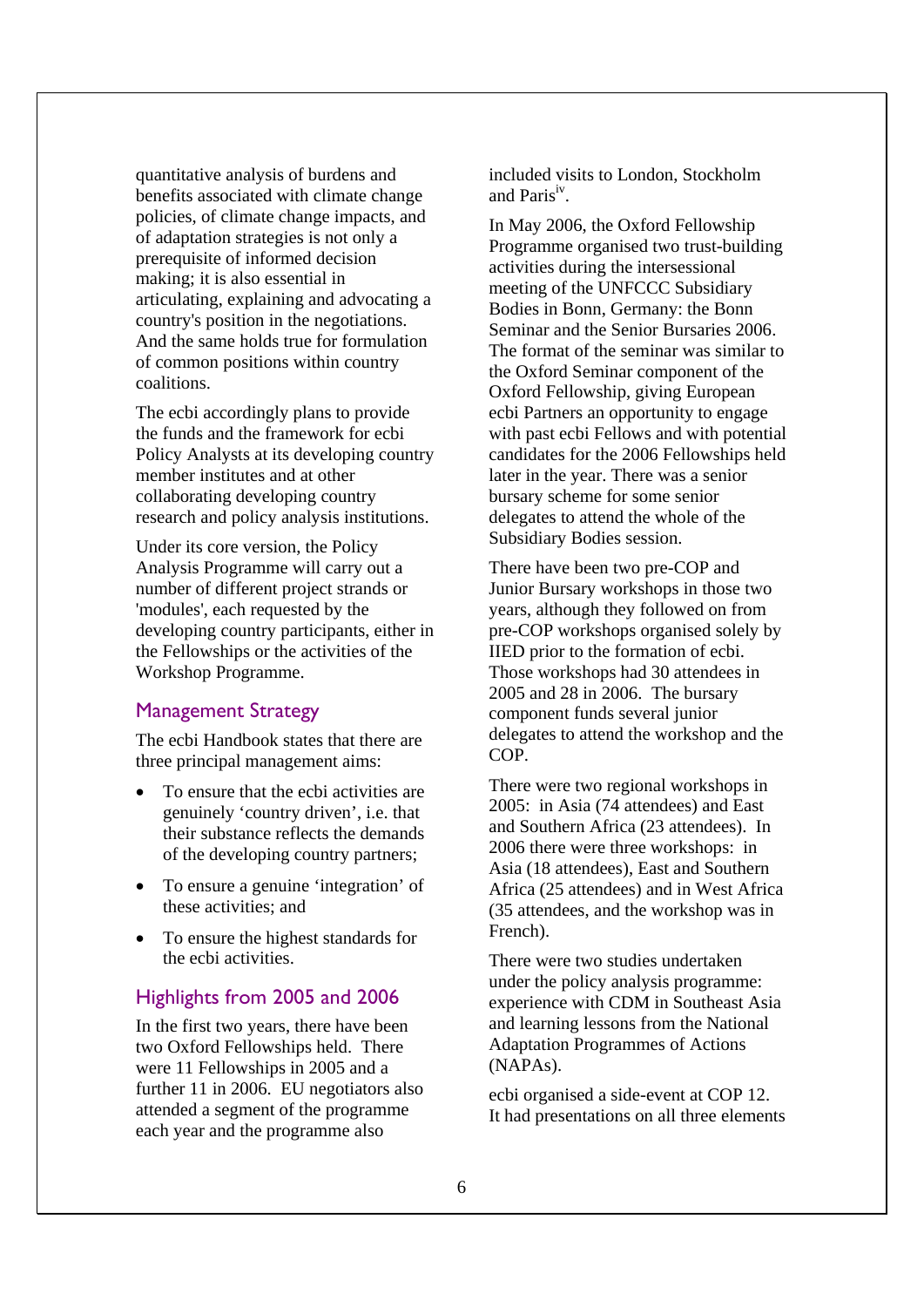of ecbi, including some of the outcomes from the Fellowship programme and summaries of the studies undertaken on NAPAs and CDM.

The ecbi website became fully functional in 2006. There is a public section as well as member section that requires a password. The website provides useful material, such as reports, short policy briefs, flyers, updates, programme descriptions, contact details of members, and workshop/Fellowship presentations. It was used at COP 12 to provide local contact details for

everyone connected to the ecbi programme, including Fellows, workshop participants, ecbi staff and donors. It also includes letters of appreciation

ecbi has published various reports and flyers on some of the important proposals worked on and/or discussed by Fellows and participants of the Workshop Programme. These include, *inter alia*, proposals on the adaptation fund and international travel adaptation levy.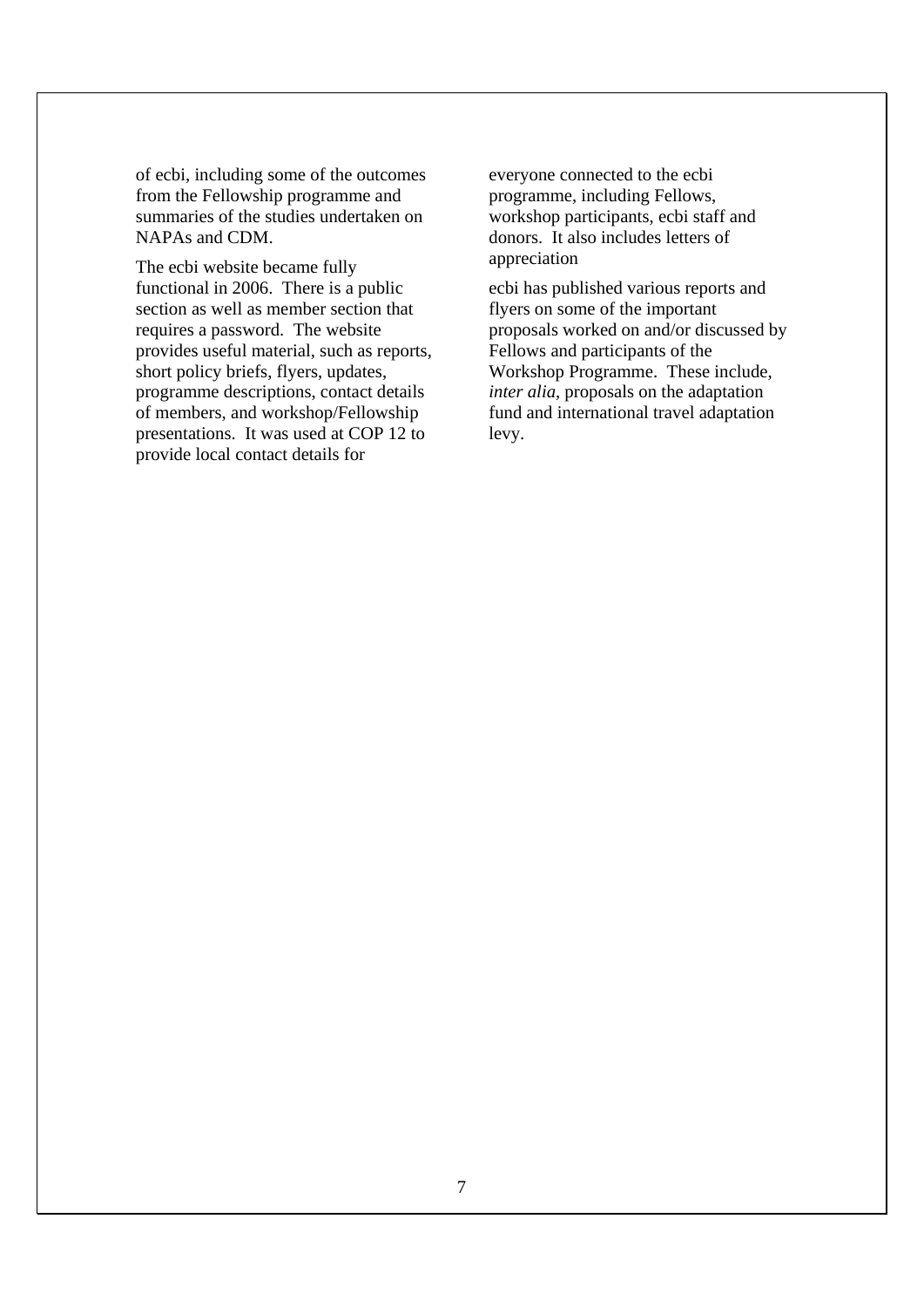# 4. MAJOR FINDINGS

## Overall Performance

Overall, the ecbi is judged to be a very good, effective programme. It fills a void and is innovative in its approach to both senior and junior negotiators and also by inviting officials from central ministries to participate in regional workshops in order to improve the priority for climate change policy within government. There is a good attention to detail that is often missing in many other programmes. There is also good attention to the needs of all the participants.

The ecbi needs to integrate the three elements in a more rigorous manner to create a positive synergy effect, otherwise it ends up being a lost opportunity. The better integration, with policy analysis more rigorously supporting the Fellowship and Workshop Programmes, will help developing countries as they develop negotiating positions. They will have a better basis for setting priorities and understanding the dynamics of the entire climate change field. The ecbi is effective, but it could be even more so, through a more balanced approach amongst the three programme areas.

# Oxford Fellowship Programme

### Relevance*<sup>v</sup>*

#### **Relevance: are we doing the right thing?**

*The extent to which the objectives of the project or programme match the needs of the target groups, the policies of the cooperation country and partner institutions, the global development goals and the client's basic development policy orientation.* 

This programme is highly relevant because here is a recognised need to improve the working relationships amongst

negotiators, in this case, between those of developing countries and Europe. This relationship is too often confrontational and counter productive $\overline{v}$ . It was expressed by a wide range of participants, observers and external analysts that the negotiating process needs improvement. Negotiating is an on-going process that started for climate change in the early 1990s and will continue for considerable time, with a particularly acute period now to decide the future direction post 2012. Developing countries, especially LDCs, are handicapped by a lack of capacity to follow the process and the issues as closely as is possible in European countries. Ministries in developing countries are not equipped to handle all of it.

There is an acknowledged lack of trust not only between North and South, but also within the South, primarily between the regionally large developing countries and the smaller ones, mainly LDCs. A better understanding of the context of the positions of the various groupings is valuable.

And having negotiators interact personally on equal terms in a nonconfrontational setting is very important.

#### **Effectiveness**

#### **Effectiveness: are we achieving the project/programme objectives?**

*The extent to which the desired direct results are achieved and other direct results arise.* 

Fellows almost completely agree that the atmosphere has improved significantly amongst negotiators in both directions, South-South and South-Europe. For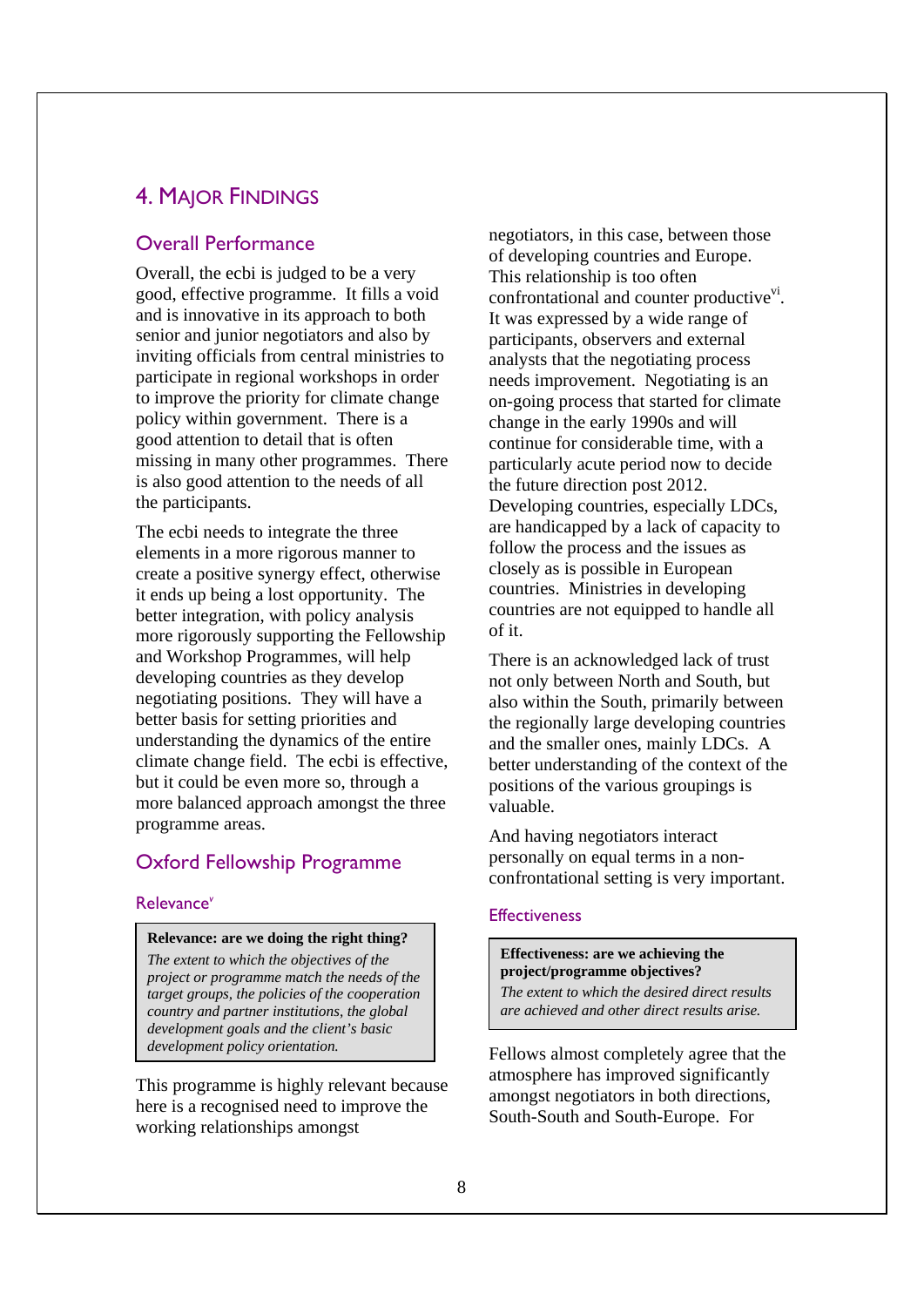many of them, there is a better understanding of why certain positions are taken and so there is a better ability to react. It has been possible to better develop Southern positions that integrate those of the wide range of countries. Work on the adaptation fund, initially by a small group of Fellows and then by the entire 2006 group of Fellows, for example, were important in building confidence, in developing positions that can get good buy-in. This was the first time such an effort was undertaken and it proved to be very effective.

EU negotiators have expressed that they have also seen an improvement in their working relationships and level of communication with Fellows. They fully understand that the Fellowship is not designed to have Fellows "accept" EU positions but to better understand and appreciate the other's context for positions taken. This is particularly important in the run-up to serious negotiations for post-2012.

Understandably, effectiveness can change annually and there have only been two years of experience. Much depends on the group of Fellows in any given year, the level of participation, the synergy that develops, the openness that brings fresh approaches. But so far, in the short lifetime of ecbi, it has been encouraging.

Overall, the trips to Stockholm and Paris were well prepared and appreciated by the Fellows and the organisers in the two cities. Even with only one Fellow going to Paris in 2006, both sides felt there were important benefits. In trying to recommend changes to improve the Fellowship, some Fellows felt it may be worth dropping the visits in order to shorten the entire Fellowship stay, to keep it within one week. There was no consensus on this.

Fellows worked on developing a negotiating position on the functioning of the adaptation fund in 2006 and this initial work was used right through to COP12. The initial work at the Oxford Fellowship was undertaken by a small team of Fellows, with support from the Programme Head. This was an important topic because it was clear that the topic would be discussed at the upcoming COP 12 in Nairobi and since it had been discussed in Bonn in May 2006 (with clearly no consensus on the governance of the fund). The proposal was well received, but more importantly, it was useful in building the confidence of the entire 2006 group of Fellows.

Developing networking amongst Fellows has proven successful. Many, for example, agreed that knowing their Chinese counterparts was very important. Contact with the Chinese had been fairly limited and the Fellowship was seen as very important in establishing personal contacts.

This leads to the issue of trust building. Morrow et al.<sup>vii</sup> state: "Simply put, trust is the extent to which one believes that others will not act to exploit one's vulnerabilities." This is very relevant to developing countries that too often feel they will be exploited by the North. ecbi cannot ensure trust is built but it can create an environment where negotiators (North and South) can come together to understand each other better and speak freely and openly without recrimination. And the ecbi can provide a strong analytical foundation for Fellows to let them discuss the range of issues with greater authority. From the 2006 experience, this happened and it was effective. In raising this issue several months later at COP12, Fellows felt they were on a more equal footing, that they had a much better appreciation of the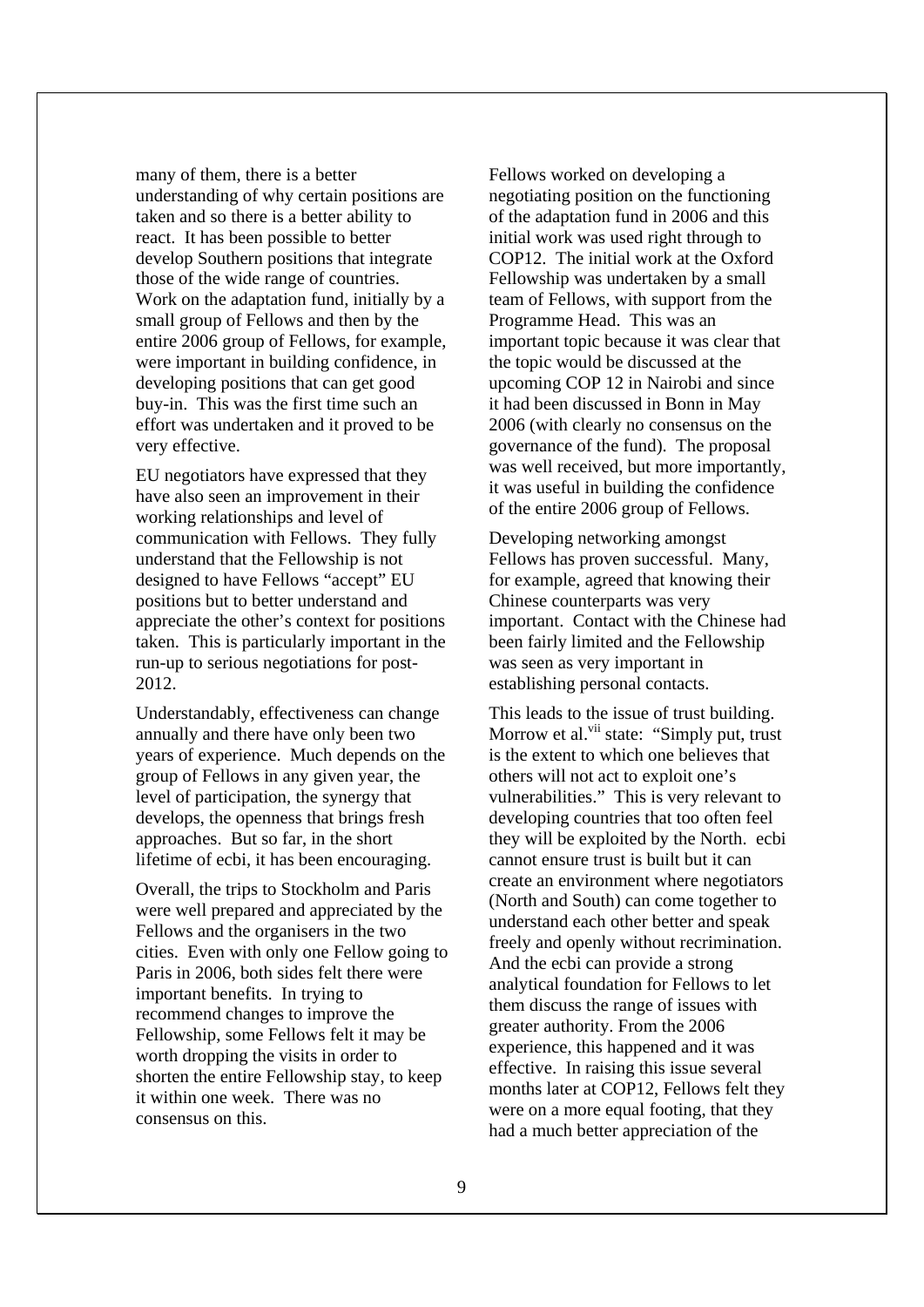context of the European positions, and that they could socialise with European negotiators better. Those are all important indicators of trust building.

However, it was obvious to the evaluator at the Oxford Seminar at Oxford that the organisers could take a more structured approach by bringing in a facilitator or facilitation team to support the trust building throughout the seminar. While there was strong endorsement of the Oxford Seminar (with EU negotiators), too often discussions in the 2006 Fellowship were dominated by what was essentially a dialogue between EU negotiators and chairs/speakers. Fellows too often were passive and should have been brought into the discussions better. Again, it was expressed that there was the need for more in-depth and focussed discussions. Essentially, the Seminar was important but it was not convincing how much it contributed to trust building. The informal periods were probably more effective for that.

The effectiveness, however, has been affected by the difficulties in getting the right level of negotiators to attend, especially from the large regional countries. Choosing Fellows is in part science and in part art. Given its reputation, often potential Fellows ask directly if they can participate since word has got around of its success. In some of the larger developing countries, it is often more difficult to attract the right level of participation. More will be said below under the implementation status. However, the process is as transparent as need be. The Programme Head develops a list of potential candidates and then they are approved by the Steering Committee.

Many of the Fellows also felt that the Colloquium part (with only the Fellows) could be abbreviated to cut down the

number of days. They did not want to do less, they wanted the discussions 'deeper' and more focussed, and felt that was entirely possible.

## Impact

## **Impact: are we contributing to the achievement of overarching development results?**

*Extent to which the project or programme is contributing to achieving the desired overarching objectives and producing other indirect development results.* 

After two years, it is often difficult to assess the impact. It is clear that there are very positive signs. From all accounts, the negotiating atmosphere has improved. There is trust-building taking place and there is growing confidence amongst Fellows. The work on the adaptation fund, in particular, gave a tremendous boost to the Fellows and really helped the G77 plus China develop its position. The Fellowship is important for Fellows from LDCs since they, most of all, have limited access to resources to help prepare for negotiations. The Fellowship improves that situation.

Bringing the larger regional developing countries has proven more difficult but it is happening and efforts are being made to improve that. So, the signs are encouraging.

But, overall, while improvements can be made, the impact was quite good.

## **Efficiency**

## **Efficiency: do we act cost-efficient?**

*A measure of the relationship between the resources invested (funds, expertise, time etc.) and the outputs and results achieved.* 

No detailed analysis of the budget was undertaken since that was beyond the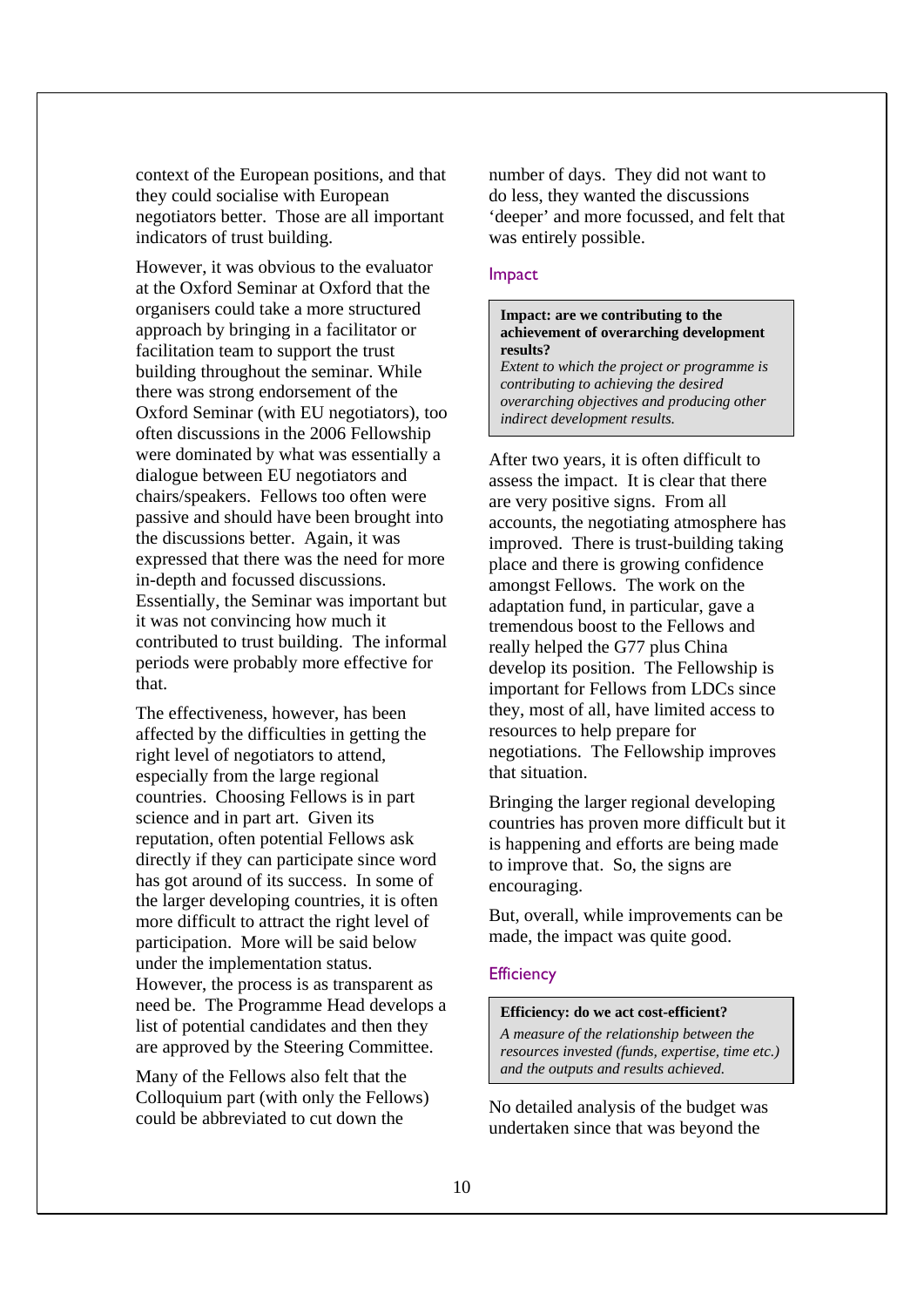scope of the evaluation. Comparing it to other programmes known to the evaluator, this programme is seen favourably. The overhead of ecbi is about 3 % of the total budget, which is very low. The relationship between resource inputs to outputs appears very favourable.

### Sustainability

## **Sustainability: are outcomes and impact durable?**

*The probability that the desired development results of the project or programme are ensured beyond the end of assistance.* 

Sustainability is difficult to expect when talking about officials who often rotate positions within government (or even leave government) and, thus, go in and out of the process of being climate change negotiators. However, most of the Fellows remain within the climate change negotiations so that has not been a factor yet. Encouragingly, in the hypothetical case of the absence of ecbi, it can be expected that there would be strong, ongoing benefits that would continue for some time.

## Workshop Programme

## **Relevance**

This programme, which in part existed before the ecbi was created, is highly relevant. It is very important for LDCs to be developing a new generation of negotiators who come into the process well prepared and motivated. Also, bringing a wider range of participation, including representatives from economic and finance ministries, into the regional workshops, is very important for gaining a consensus within national administrations on the priority needed for climate change action.

While there are other capacity building/ training initiatives related to climate change, this workshop programme is quite unique. There is no equivalent for junior negotiators and, being held the few days before the COP, it instils an immediacy that is important. For the regional workshops, there are training programmes on some of the issues, but there is no training programme that pairs environmental administrator/negotiators with counterparts in economics/finance ministries.

#### **Effectiveness**

The pre-COP workshop and junior bursaries are highly effective. The junior negotiators left the workshop better prepared for the COP and highly motivated. The pre-COP workshop was enhanced by a wide range of facilitators, including those involved in negotiations in one way or another, who provide important insight and knowledge to the meetings and the issues.

A review of the comments made by participants to the 2006 regional workshops showed a strong endorsement for the material presented and the results obtained. These were important in developing a strong foundation in the intricacies of the negotiating process. One area where there was some disagreement was over the value of the field trips; however, in the workshops that were positive about them, generally everyone was positive.

There had been some concerns that the workshops may not be oriented enough to the issues in the negotiations that will really impact on developing countries, in order for developing countries to develop priorities and positions accordingly. Some raised concerns that, while adaptation was gaining currency,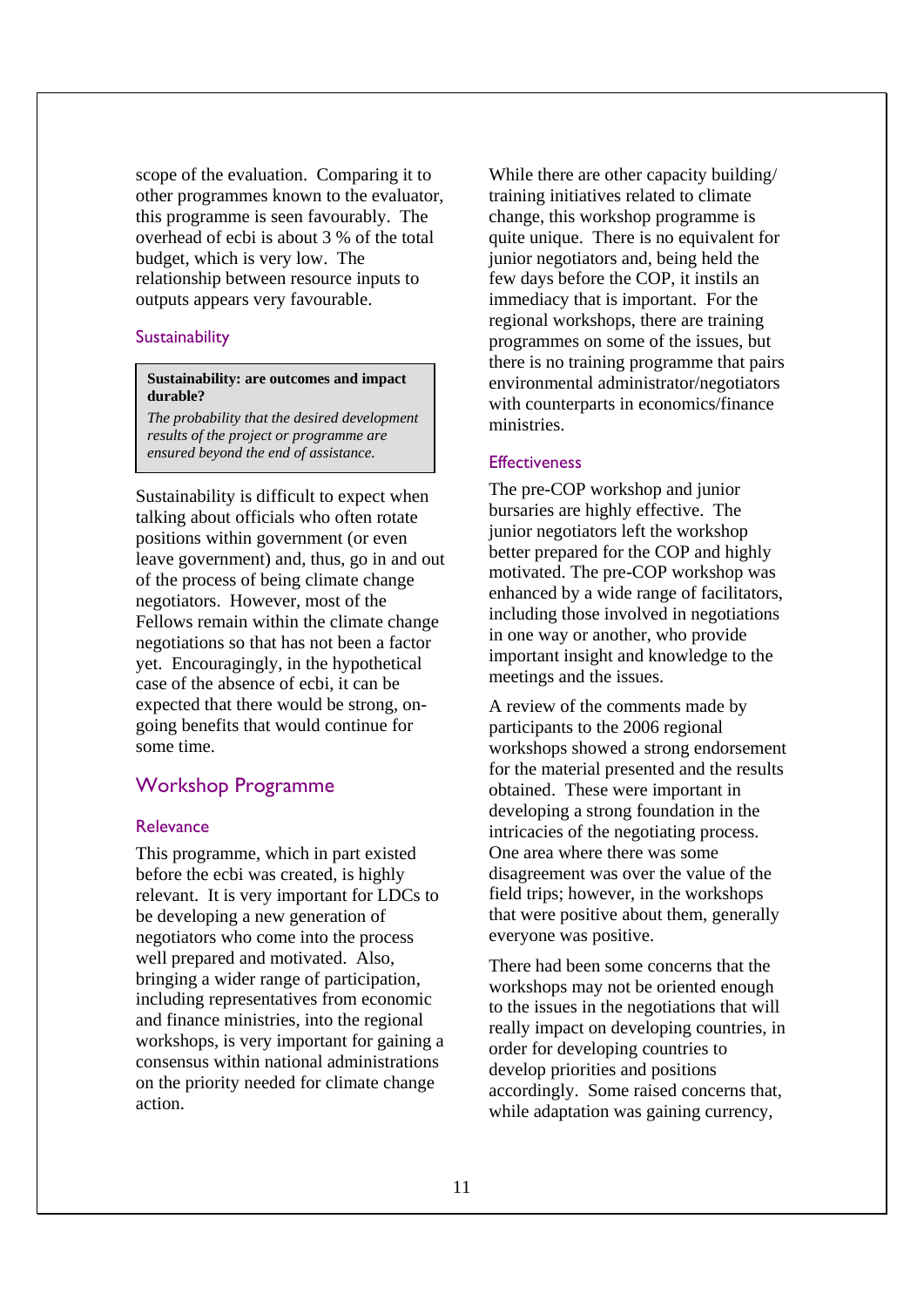probably quite rightly, issues on emissions reduction should not be downplayed, since it is a global issue, affecting all concerned. However, a review of the agenda and training materials showed no appreciable imbalance.

Several stated that the discussions would have been enhanced if more material (even from the policy analysis programme) had been available well in advance of the workshops.

There had been experiments in 2005 in bringing in NGO representatives but it was felt by the Programme Head that this had the result of inhibiting the discussion of the government people and so it was not continued in 2006. Yet, even in 2006, suggestions of widening the audience continued. The Programme Head felt that there was better 'bonding' this year, by having a more concentrated participation and by having the participants together in a relatively secluded manner.

There are some problems with language that probably do affect the overall effectiveness. The last pre-COP meeting

was 'slower' than expected because of many participants having a fairly weak knowledge of English. There were more francophone participants than normal, however, because of the response to the success of the first francophone regional workshop in Mali. Participation of the junior negotiators is approved by the Executive Committee and the organisers of the pre-COP workshop. They are chosen through a point system, taking into account previous Bursaries to the country as well as the regional representation. To date, this has worked well.

There is some concern that there is not enough linkage with the policy analysis programme that should, if fully effective, provide much of the analytical foundation for discussions leading to negotiating positions. However, this is a reflection on the policy analysis programme and not the workshop programme, but it does show the interconnectedness. This is to be enhanced in the next phase according to the ecbi team.

#### **The procedure to choose Junior Negotiators:**

About two months before the COP an invitation letter is sent by the Head of the Workshop Programme to all LDC UNFCCC Focal Points inviting them to:

1. Participate in the two-day pre-COP training workshop for LDC Negotiators prior to the main UN climate change sessions (with an offer of 2 days of extra DSA only but no travel support as they will be already at the Session anyway.

2. To nominate a "Junior" negotiator from their team who we will support for:

(i) travel to the COP;

(ii) participation in the pre-COP two-day workshop; and

(iii) stay for the full COP as a member of his/her country delegation.

Once nominations for junior negotiators are received, the Programme Head, Director and FIELD – one of the major training organisations involved – make a selection of 6 Junior Bursaries based on following criteria:

(i) Geographical spread (Africa, Asia and Pacific)

(ii) Gender

(iii) Previous selection (no one is selected more than twice (and even second selection happens only on strong recommendation)

(iv) Ability if not to speak, at least passively understand English.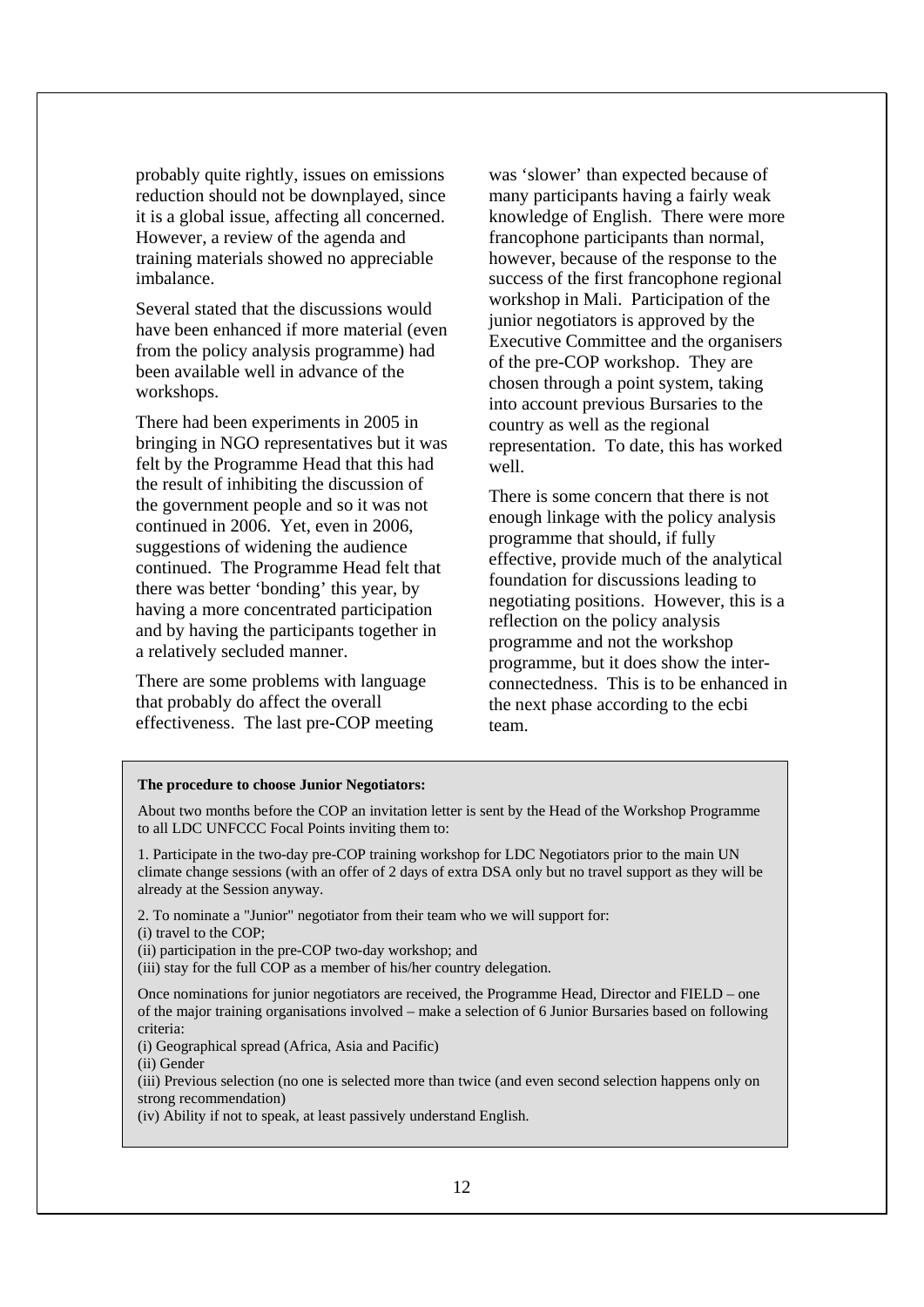#### Impact

The pre-COP workshop gave confidence and a better understanding of the entire climate change negotiating process to junior negotiators. It helped junior negotiators in their 'networking' throughout the two-week COP/MOP. It also helped develop a network of junior negotiators hat was clearly in evidence at COP 12.

For the regional workshops, the impact was in two ways. First for anyone involved in the negotiation process, this gave important background material on the negotiating process, the main issues being discussed, studies that helped form negotiating positions, and so on.

For participants who came from economics/finance ministries, the impact will take time to develop within capitals but the responses from them gave important first signs of success.

Impact overall is very good.

### **Efficiency**

From all indications, this is a wellmanaged programme from a cost point of view. It should be noted that the regional workshops were organised by regional partner institutions (BCAS in Asia, ACTS in East Africa and ENDA in West Africa) who, from all reports, did a good job (and were less costly as a result). Also they built capacity for holding such regional workshops.

#### **Sustainability**

There are many elements of the programme that are sustainable. Junior negotiators should eventually move into more senior positions and, even if they were to leave this field, they would take with them valuable experience for their future career. For those who stay in climate negotiations, this is an invaluable experience to gain the knowledge of the process and to better understand many of the issues that will continue, in one form or another, for years. Also, the networking that develops is very important.

Bringing non-negotiators into the regional workshops, will undoubtedly help build the consensus within capitals for climate change over time and, thus, this is very sustainable.

## Policy Analysis Programme

## Relevance

There is a strong case to be made for this policy analysis programme but only if it is fully operationalised and integrally linked with the other elements of ecbi. Conversely, the Fellowship and Workshop programmes are at less than their full potential without a strong policy analysis programme. Good policy analysis is vital for formulating negotiating positions. European countries have the advantage of national analyses together with those from the European Commission, the OECD and other think tanks and institutes. Plus, most European administrations have several staff members working on these issues (although not necessarily in one ministry). But, this allows for more capacity to develop and absorb material and enhance cross-fertilisation of ideas. For LDCs, in particular, this is virtually impossible and there is often not the policy analysis capability within the country to even support the needs of the administration.

Thus, the policy analysis programme is highly relevant., in principle, but only if it is fully implemented. It is so relevant that without it, the entire ecbi suffers.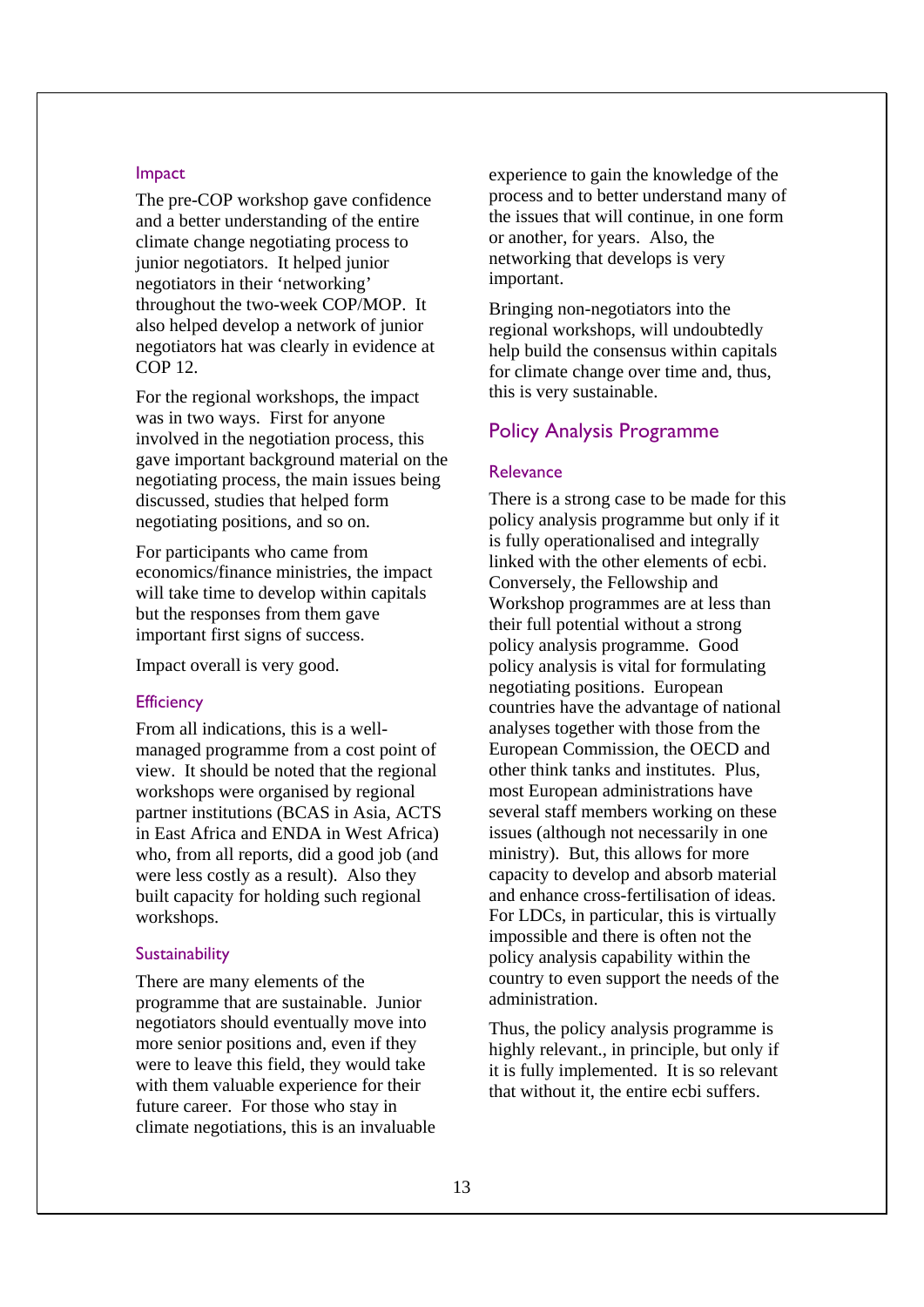#### **Effectiveness**

This programme has not lived up to its expectations and has never really moved out of the initial design phase. There has been difficulty in obtaining funding for projects. It has not had the drive pushing it forward and this could be a question of a vicious circle effect.

There are two main studies undertaken: on CDM in Southeast Asia and NAPAs. There has been some concern that there is no real focus on how those studies would link into the negotiating process. The subject matter is good and they are relevant studies. Presentations on the results have been reasonably well received but they have not yet linked into the negotiating process as they should, particularly relating to CDM. The NAPA work is probably more timely and original since NAPAs are new and it is important for developing countries to understand what they have accomplished to date and how effective they have been. There are many studies on CDM and this one could be valuable as an input into the post 2012 discussions, but no one has given any indication that will be the case.

The programme needs a fresh start, needs to convince donors why it is integral to

# 5. IMPLEMENTATION STATUS

The ecbi is on-going, with all three programmes moving forward. There is funding in 2007 to continue the Fellowships and Workshops. There is n no for Policy Analysis.

The next Oxford Fellowship will be in late August 2007. There will be a Bonn Seminar in May. Efforts are underway to choose Fellows for the 2007 event. There have been several requests for potential participants. The Programme

ecbi and how it will strategically link with the other two ecbi programmes.

## Impact

When discussing ecbi to the various types of participants, very little is said about the policy analysis. At this point in time, it is difficult to get a good assessment of the impact. There has been some, undoubtedly, but it could have been more. However, with limited resources, the impact was going to be limited.

So far, it is a missed opportunity.

### **Efficiency**

This, unfortunately, is not an issue at this point. There is currently no funding available to SEI to lead this programme.

## Sustainability

The studies undertaken so far have shortterm value. The NAPA study is important as one of the first crosscountry studies undertaken for them. That is understandable given the maturity of this programme.

Head has, for example, discussed concerns about the level of participation with Indian officials and the indications are that India will send an appropriate person.

While not finalised, the plans are to have regional workshops in South and Southeast Asia in September (probably in Bangkok), Eastern Africa in October (probably in Dar es Salaam) and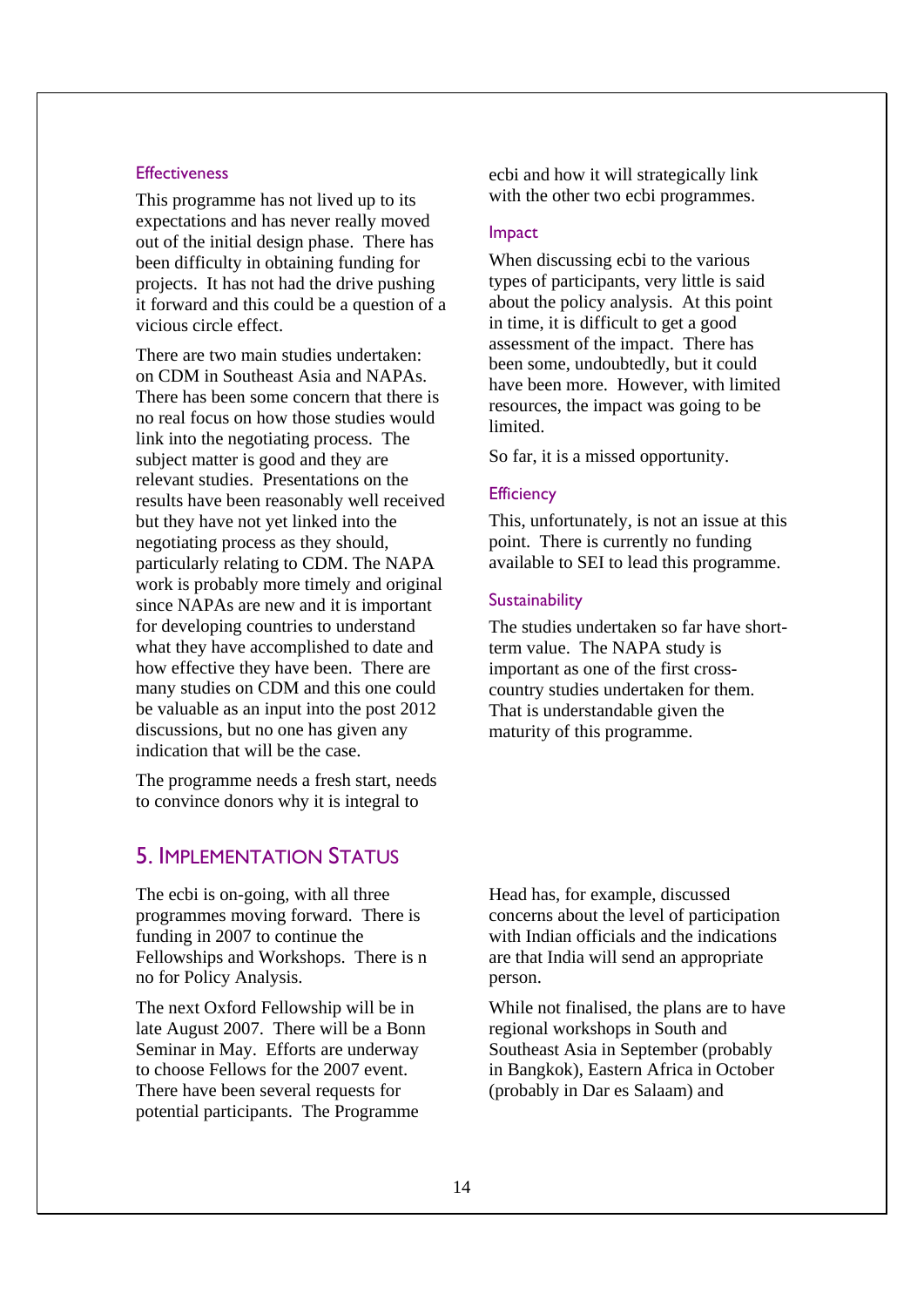Western Africa in November (probably in Dakar).

It is uncertain what is happening with the policy studies. An update should be available soon. There is a new Programme Head who is starting in early 2007 to manage this programme. It will be necessary for this Programme Head to develop a multi-year plan, following a consultation period with ecbi members in developing countries and to develop a strategy for integrating this programme into the Fellowship and workshop programmes.

# 6. CONCLUSIONS AND RECOMMENDATIONS

## **Conclusions**

The ecbi has been around for two years. It has not stood still and is constantly being assessed to improve it to make it more effective. The management should be congratulated for that. It is an interesting, quite effective programme.

The main conclusions from the performance of the ecbi during the first two years are :

It is necessary to regularly review the needs of the developing countries as they participate in the climate negotiations. This also means having a firm understanding of the climate issues that will impact on them over the upcoming years and providing robust analysis that will help the developing countries set priorities for negotiations. And this means that strong policy analysis is needed.

• Even though the ecbi is relatively small, it can have a big impact. Many participants – including Fellows who are senior negotiators in their own countries – look up to ecbi for help and guidance. This is very valuable. It is important to keep those linkages and to maintain that confidence.

It is important to remain as transparent as possible, allowing the participants to give as much input into

the agenda and priority-setting, as possible. It is important that the ecbi continues to be seen as providing an important link between the South and Europe.

• Trust building is a process and, while the ecbi cannot 'guarantee' trust is created, it can provide the right conditions for it to occur. Furthermore, it is valuable to regularly assess how well the trust building is occurring and to ensure certain sessions are facilitated by experts in trust building.

• The regular gatherings of participants at social functions at COPs or wherever are very important for maintaining the personal contacts, renewing friends, building networks and trust building.

• It is important that group positions, such as occurred in 2006 for the adaptation fund, are seen as a group 'product,' with the ecbi acting as the facilitator. It is fundamental that the participants have 'ownership' of the concepts worked on and, as was the case for the proposal on the adaptation fund, that worked its way through the LDC and G77 groups prior to and at COP12.

• It is important to have a balanced approach, with all three arms of ecbi functioning smoothly together. Only this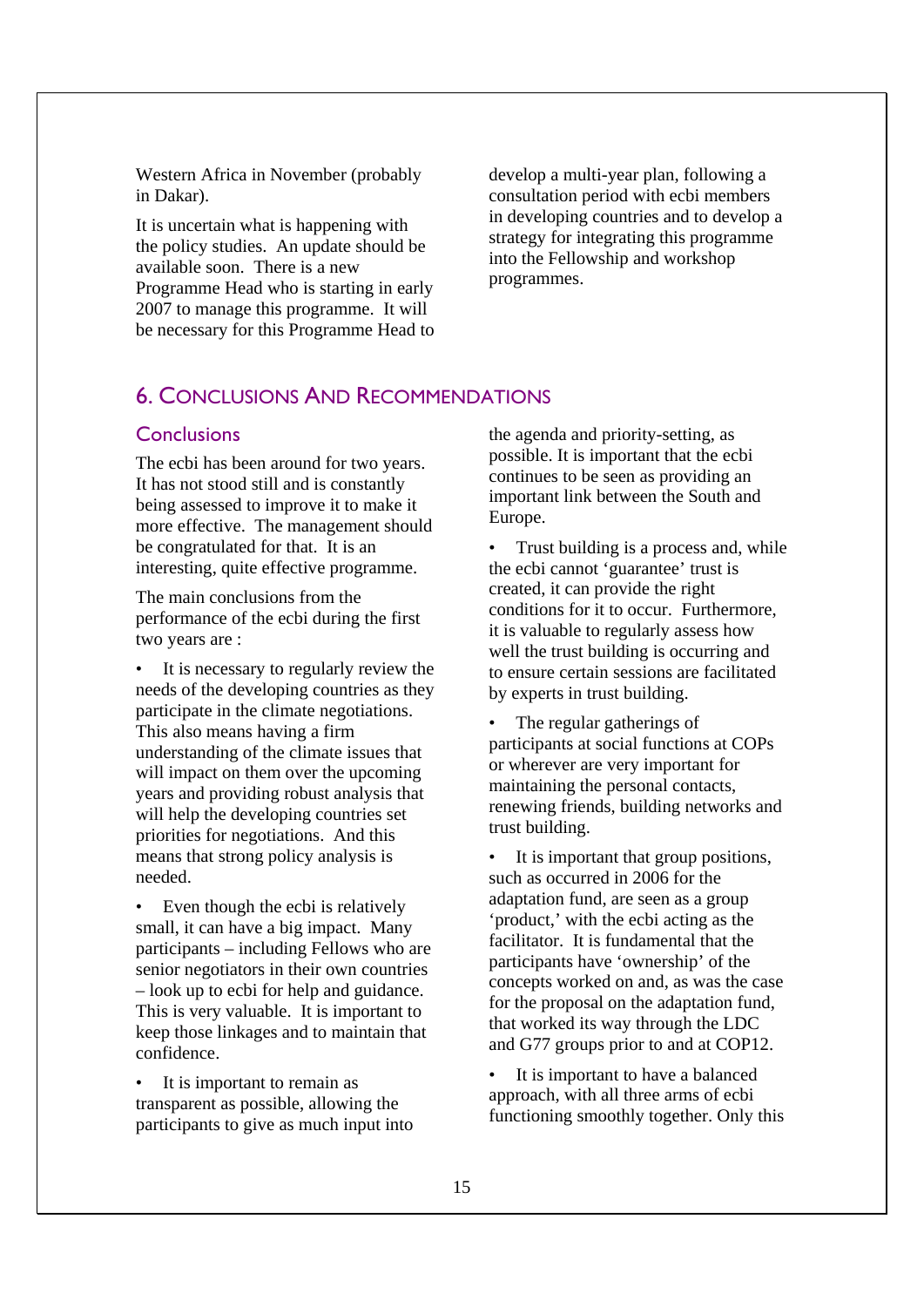ensures that the initiative can reach its full potential.

While the working language of negotiations is English, the Fellowship and Workshop Programmes have been affected by language. There is no simple solution. While negotiations may take place in English, regional workshops, for example, do not only include negotiators. And there are many negotiators, the juniors in particular, who have a poor grasp of English. Fundamentally, however, the working language must be English, as it is for the negotiations. The exception for ecbi can be the regional workshop held in francophone Africa, since there are many non-negotiators in attendance.

- It is important to stay flexible and responsive to the needs of the participants. The LDCs, but also the developing countries as a whole, are really evolving in their negotiating approach. ecbi is an important contributor to them and, as their needs change, the ecbi needs to have the flexibility, within certain boundaries of course, to support them.
- It is important to pay attention to detail, whether in reports, flyers, scheduling, providing accommodation and other logistics and so on. Participants are a very special group and they have often grown accustomed to "the best." ecbi has done a very good job in the organisation of the Fellowship and the workshops, for the most part, and this has been very important in gaining the confidence of the participants.

## Recommendations

The following recommendations are made:

## **Overall**

Improve the integration of the three components of ecbi to have a better synergy effect and improve impact.

• Maintain 'country driven-ness' in all aspects of ecbi. Needs assessment should be an on-going process.

• Ensure that the website is effective for the needs of the ecbi participants. It needs regular monitoring for usage, relevance and effectiveness.

• Concerning the website, care must be given to ensure that there is a balance on climate change issues, even if it is mainly related to ecbi-news. Currently, the home page is almost entirely on adaptation topics. ecbi needs to ensure that it is seen to provide a balanced view on all relevant climate change issues.

• Continue to promote, through the website and other types of flyers, etc., ideas and proposals that arise from the Fellows' discussions.

• Develop and maintain strong linkages with other related organisations and programmes .

Since it is a relatively small programme, ensure that management does not get too rigid or complex. Ensure that management costs remain fairly small.

The ecbi Handbook, which is the principal document on management, should be finalised as soon as possible.

## Fellowship Programme

Discussions, country-driven, should be well focussed and based on strong analysis that is available ahead of the meetings.

While it is important to have a full programme, care should be given to give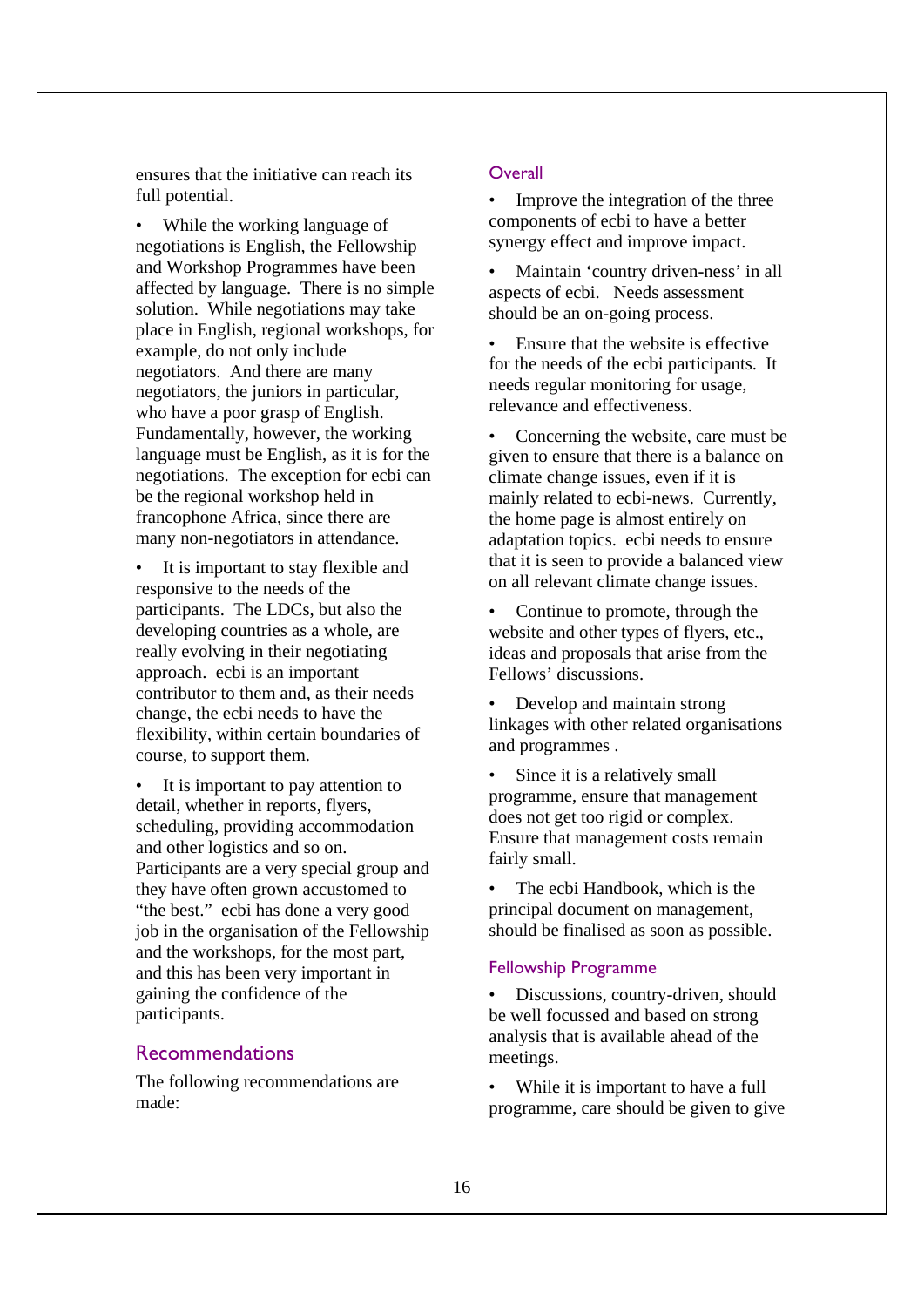time and/or group activities to allow for good networking and bonding.

• Consideration should be given to experimenting with an external facilitator, who may be familiar with trust building techniques, to chair a session, possibly even the Seminar.

Give special attention to the large regional countries, in order to get the best candidates possible to participate.

## Workshop Programme

Consider including current or former negotiators as part of the facilitation/training team for the regional workshops, as is done for the pre-COP workshop.

• Consider strategic partnerships with organisations (such as UNITAR or l'Institut de l'énergie et de l'environnement de la francophonie (IEPF)) that are already undertaking training in aspects of climate change, although different than this programme. This could avoid future overlap and could create an important synergy effect.

• Ensure that training materials are available well in advance of workshops whenever possible.

Consider expanding the regional workshops into Latin America,

preferably with a partner who is already working within the region.

• Since this programme pre-dated the creation of ecbi, it is important that it be identified with ecbi and not IIED, which is the institute managing this programme.

### Policy Analysis Programme

Consider re-launching this programme, since there is a new head and there is a new need for a more focussed and supportive policy analysis programme for all of ecbi.

Ensure that the programme is country-driven, with the maximum use of policy institutes from developing countries.

• Ensure that the studies undertaken are relevant, credible, analytically rigorous and can feed directly into developing negotiating positions.

Ensure that they are perceived as studies by the South, for the South.